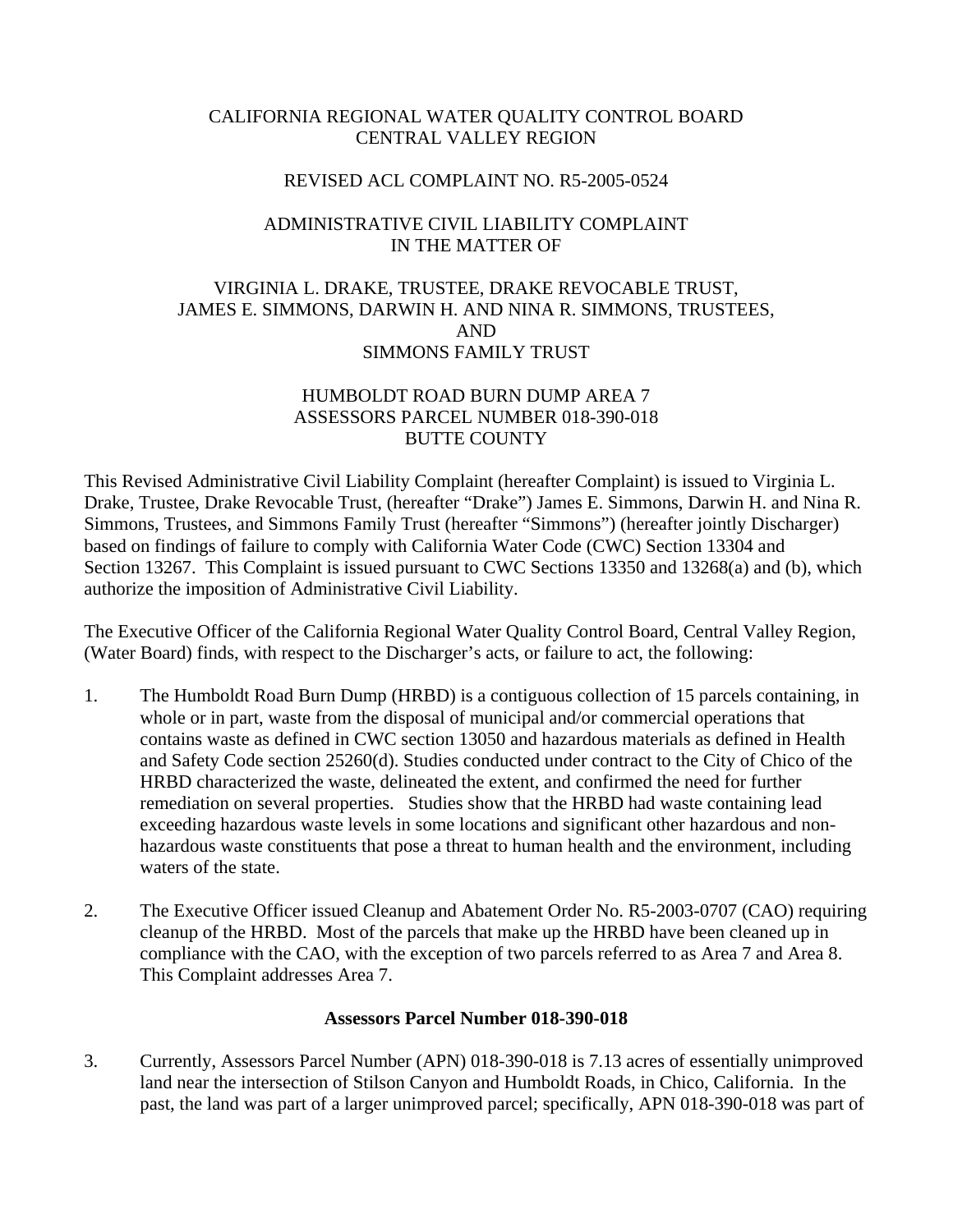APN 011-780-010, and before that was part of the 98.5-acre parcel APN 011-050-116. APN 018-390-018 is also referred to as Area 7 of the HRBD.

- 4. A battery recycling facility is suspected of having operated on APN 018-390-018 in the past. Historic aerial photographs taken of the suspected battery recycling facility indicate that from 1937 until 1962, small structures are visible that are consistent with that type of operation. No structures are visible in Area 7 in photographs taken in 1975.
- 5. On 23 March 2000, soil samples were collected from Area 7 and the analyses showed the presence of lead at concentrations ranging from 27.9 mg/Kg to 8340 mg/Kg, and pH ranging from 6.05 to 6.88 Units. The lead-containing soil constitutes waste as defined in CWC section 13050. The estimated volume of waste in Area 7 is 500 cubic yards.
- 6. APN 018-390-018 is currently owned by Virginia Drake, the Drake Revocable Trust, Darwin H. Simmons, Nina R. Simmons, James E. Simmons, and the Simmons Family Trust. It was formerly also owned by John D. Drake. On 21 February 2001, John D. Drake deeded his ½ interest in the land to himself and Virginia L. Drake as trustees of the Drake Revocable Trust created on 23 January 2001. John D. Drake died on 22 November 2001. The Discharger, through the Drake Revocable Trust established with her deceased husband, John D. Drake, owns an undivided ½ interest, Darwin H. Simmons and Nina R. Simmons, through the Simmons Family Trust, own an undivided ¼ interest, and James E. Simmons owns an undivided ¼ interest in APN 018-390-018. As described in Findings 3 through 6, the Discharger owns the land and has knowledge of the waste discharge. Based on the current record of the Water Board, it appears that none of the other named parties to the CAO, including the City of Chico, ever owned the land, or caused or permitted the discharge of waste to the land, that is the subject of this Complaint.
- 7. On 3 March 2003, Drake filed civil action in Butte County Superior Court (Case #129127) against Simmons to partition APN 018-390-018 and other land Drake owns with the Simmons. Court action on the case is pending.

### **Previous Enforcement**

8. On 3 June 2003, the Water Board Executive Officer issued Cleanup and Abatement Order No. R5-2003-0707 (CAO), pursuant to California Water Code section 13304, to the reasonably identifiable parties responsible for the waste at the HRBD. The CAO defines HRBD by the following parcels and their respective owners: APN 002-180-095 and 011-030-137 (City of Chico); APN 011-030-136, 011-030-138, 011-030-139 (Thomas and Mary Fogarty Revocable Trust); APN 011-030-015 (George Scott Revocable Trust); APN 011-030-016 (Edmond and Julie Johnson); APN 002-180-089 (Donald and Yvonne Mulkey Family Trust); APN 002-180- 084 (Fred and Helen Bartig Family Trust et al.; APN 002-180-086 (Marilyn Adams Revocable Trust et al.); APN 018-390-014 (Simmons Family Trust)(Area 8); APN 018-390-018 (Drake Revocable Trust et al.)(Area 7); APN 002-180-087 and 002-180-088 (Chico Development Corporation); and APN 002-180-083 (Pleasant Valley Assembly of God). In error, James E. Simmons was not named in that CAO. Therefore James E. Simmons is not subject to administrative civil liability for any violations of the CAO.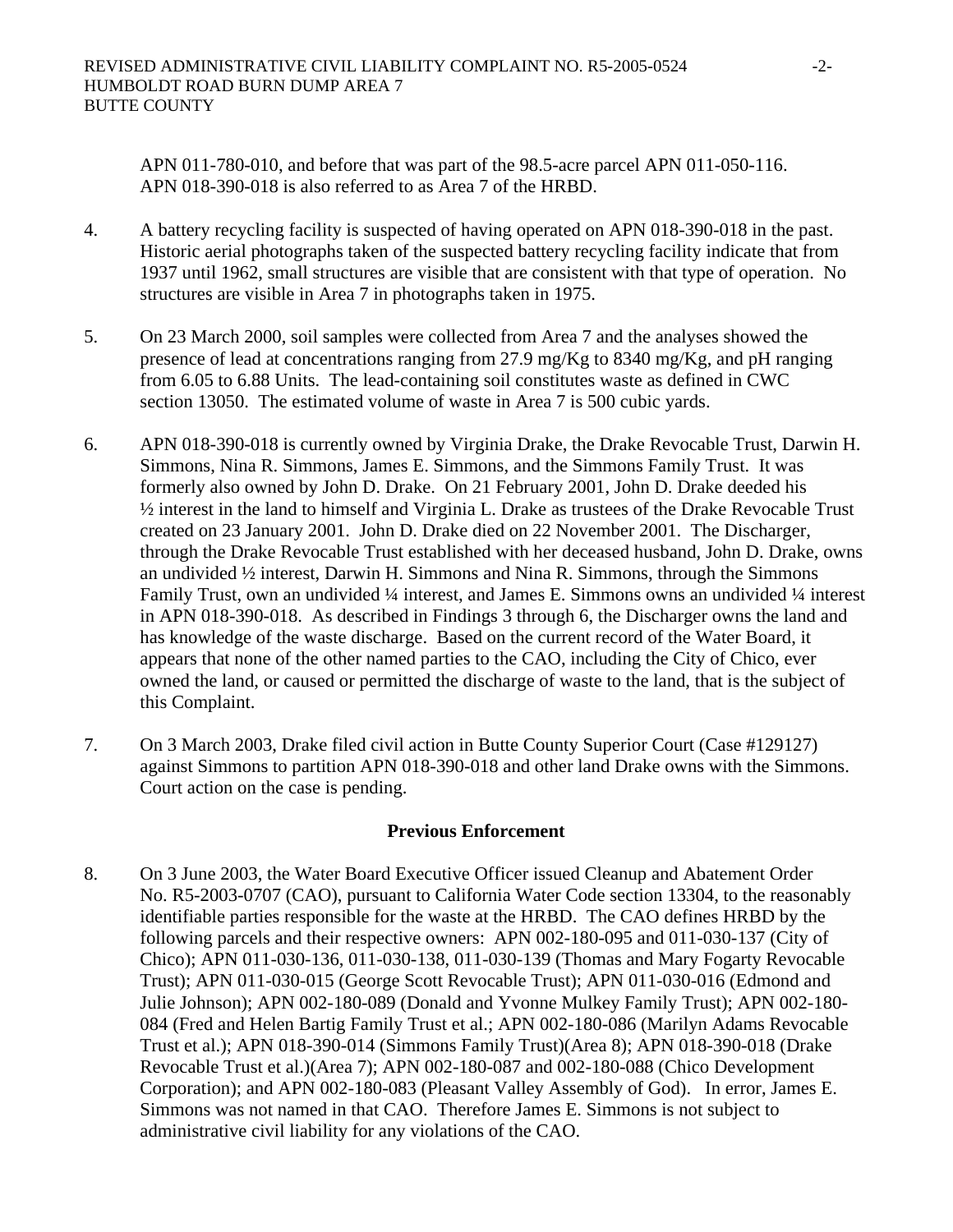- 9. The CAO requires the City of Chico, Thomas and Mary Fogarty Revocable Trust, George Scott Revocable Trust, Edmond and Julie Johnson, Donald and Yvonne Mulkey Family Trust, Fred and Helen Bartig Family Trust et al., Marilyn Adams Revocable Trust et al., Simmons Family Trust, Drake Revocable Trust et al., Chico Development Corporation, Pleasant Valley Assembly of God, County of Butte, and North Valley Disposal Service to investigate, cleanup the waste, and abate the effects of the waste resulting from activities at the HRBD beginning 1 June 2004. The CAO does not specify a single responsible party to clean up the fifteen parcels, but requests each individual named in the CAO to submit written notification describing if they wish to maintain the City of Chico as lead responsible party and allow access to their respective properties for the purposes of investigation and cleanup or whether they intend to cleanup their own parcels.
- 10. On 13 February 2004, Drake submitted to Water Board staff a notice of intent to submit a separate Remedial Action Plan to comply with the CAO without indication of outside assistance or participation. On 15 March 2004, Drake submitted a status report committing to clean up the Area 7 waste. Subsequently, Drake notified Water Board and City of Chico staffs of Drake's intent to remove the Area 7 waste by summer 2004, if possible.
- 11. On 8 July 2004, Drake and other private parties submitted a Final Remedial Action Plan (RAP) for Humboldt Road Private Properties Operational Unit that includes Area 7 and seven other parcels. The approved remedial alternative for Area 7 is excavation and off-site disposal. The RAP proposes a time schedule to submit initial engineering design plans documents by 11 June 2004. On 13 July 2004, Water Board staff sent a letter to Drake, with copies to Simmons, approving the RAP and requesting Drake submit a Remedial Design and Implementation Plan (RDIP) on or before 13 August 2004. On 28 July 2004, Drake notified Water Board staff that if Drake's discussions with the City of Chico were unsuccessful, Drake intended to immediately develop and submit an RDIP and initiate permitting to allow remediation work to begin in spring 2005.
- 12. On 10 September 2004, Drake notified the Simmons of her intent to manage and obtain all necessary permits to cleanup the Area 7 waste during summer 2005. Drake proposed to allocate clean up costs based on the percentage of property ownership described in Finding 6 and committed to keep the total overall cleanup costs to a minimum. The Simmons indicated in writing they would pay Drake their fair share of the cleanup costs.
- 13. On 10 March 2005, Drake submitted an incomplete RDIP containing three cleanup alternatives for the Area 7 and Area 8 waste (for Area 8, see revised ACLC No. R5-2005-0525). Drake selected Alternative 3 (truck the 8,000 cubic yards of waste to a Class 1 landfill approximately 300 miles from the site), which is the cleanup alternative with the highest estimated total cost, \$1,400,000. Both Alternative 1 and 2 involved disposal of the waste in disposal sites at the HRBD with an estimated cost of \$200,000.
- 14. On 11 April 2005, the Simmons parties notified Drake that they agreed with the plan to cleanup the waste at the lower estimated total cost of \$200,000 (either Alternative 1 or 2). Drake did not object to the Simmons cleaning up Area 7 waste at the Simmons' expense. The Discharger did not clean up Area 7 in Summer 2005 when the HRBD disposal sites (either Alternative 1 or 2) were available to accept the waste.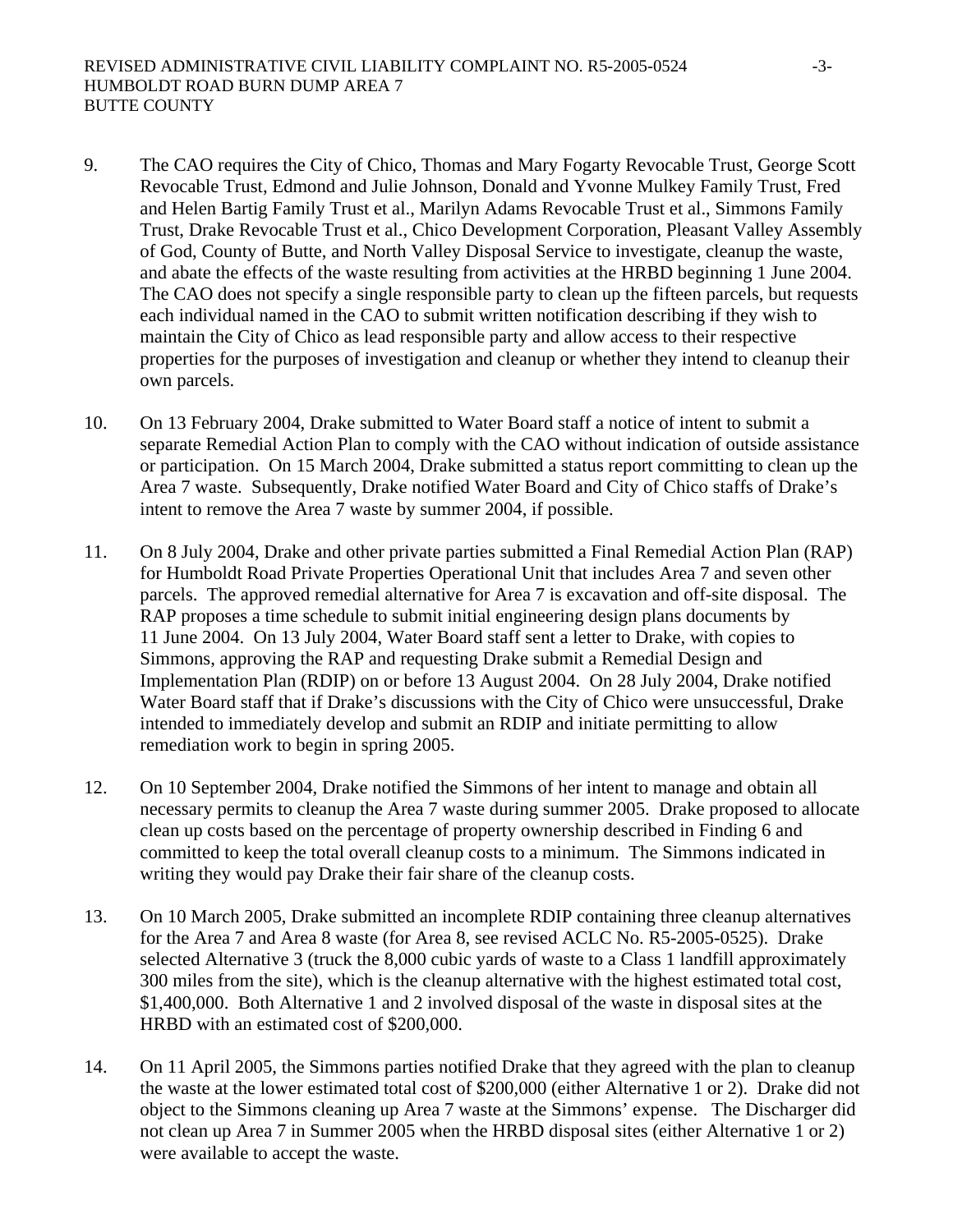- 15. On 15 April 2005, the Assistant Executive Officer, pursuant to delegation from the Executive Officer, issued an Order pursuant to CWC section 13267 to Drake, James E. Simmons, and the Simmons, requiring by 20 April 2005, submittal of a technical report and time schedule describing each regulatory agency permit or authorization necessary for work to begin on Area 7, the date they intend to apply for each permit or authorization, and the date they anticipated receiving the permit or authorization (15 April 2005 13267 Order). The technical report was not submitted.
- 16. On 19 April 2005, the Assistant Executive Officer, pursuant to delegation from the Executive Officer, issued an Order pursuant to CWC section 13267 to Drake, James E. Simmons, and the Simmons, requiring submittal of a technical report by 1 May 2005 to complete the RDIP (19 April 2005 13267 Order). The 13267 Order required the Discharger to submit a technical report describing the selected cleanup alternative and to submit a revised transportation plan for the selected cleanup alternative. The technical report was not submitted.
- 17. In September 2005, the Executive Officer issued the original Complaint to Drake for failures to obtain regulatory permits necessary for cleanup of Area 7 waste in Summer 2005, remove waste from Area 7 in Summer 2005, pay Invoice No. 42726, submit monthly status reports, submit a regulatory permitting technical report, and submit an off-site disposal alternative/revised transportation plan technical report. The original Complaint proposed that Drake pay \$100,000 in administrative civil liability.
- 18. The original Complaint named Drake but not to James E. Simmons or the Simmons because Drake had made clear to Water Board staff that Drake had assumed responsibility to cleanup the parcel, was authorized by the Simmons as part owners of the parcel, was in control of the cleanup activities as indicated by contact with permitting agencies, and had the financial ability, in part through an agreement with James E. Simmons and the Simmons, to cleanup the Area 7 waste.
- 19. At the 28 November 2005 public hearing, the Water Board considered a Draft Administrative Civil Liability Order for HRBD Area 7 and received testimony from staff, Drake, James E. Simmons, and the Simmons, and other designated parties. The Water Board declined to adopt the Order as proposed and continued the hearing for further consideration by the Executive Officer .
- 20. On 21 December 2005, the Discharger submitted payment for Invoice No. 42726. Drake, James E. Simmons, and Simmons have indicated to Water Board staff that they are cooperating to obtain necessary permits for cleanup of HRBD Area 7 in Summer 2006. .
- 21. Virginia Drake, the Drake Revocable Trust, Darwin H. Simmons, Nina R. Simmons, and the Simmons Family Trust are jointly and severally responsible for cleanup of Area 7 under the CAO. To date none of these parties have fully complied with the CAO. These parties and James E. Simmons have failed to comply with the 15 and 19 April 2005 13267 Orders.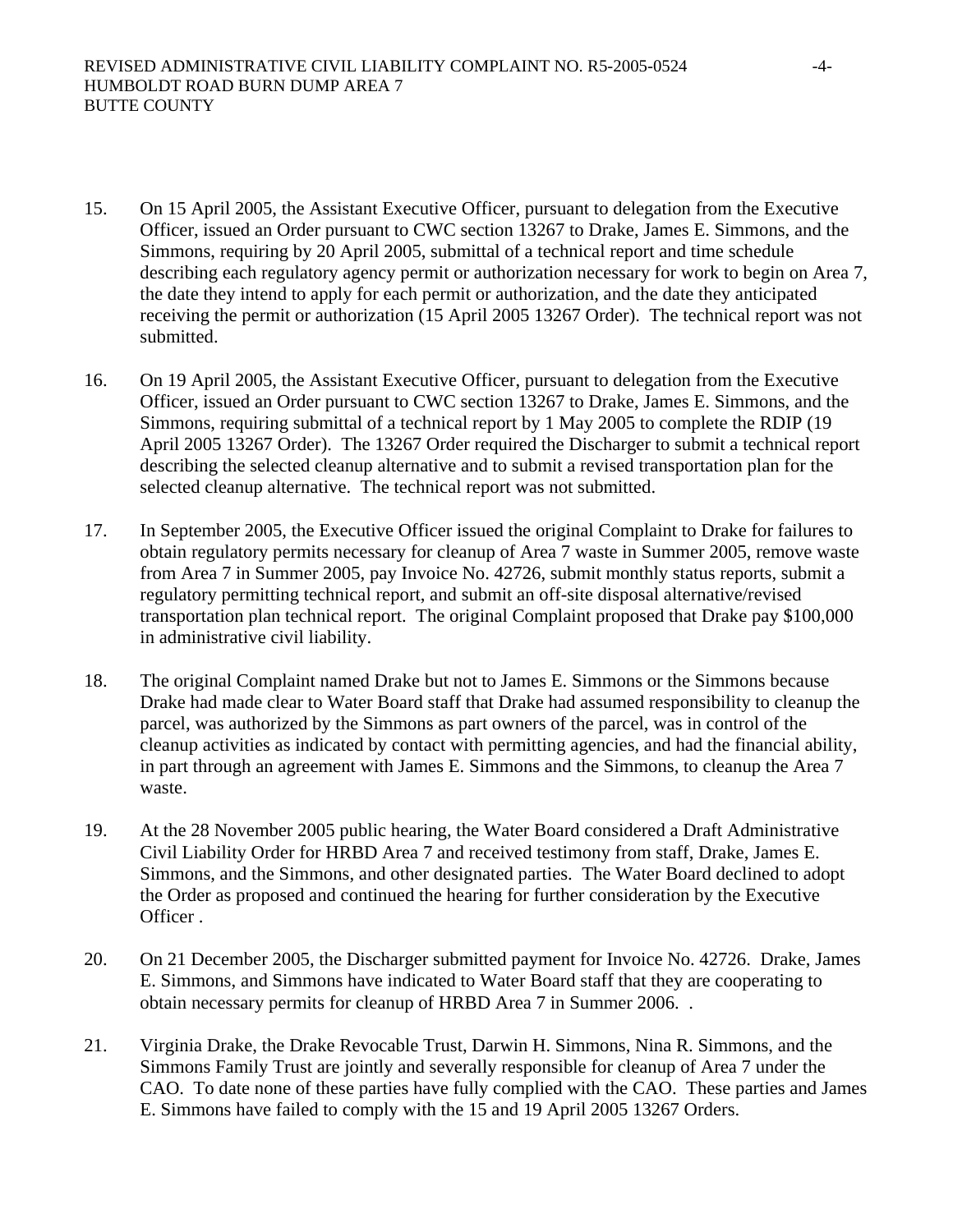#### **Discharger Violations**

#### Failure to Obtain Regulatory Permits

- 22. The CAO includes Required Action 17, which requires the Discharger to obtain all local and state permits and access agreements to fulfill the requirements of the CAO prior to beginning work in Summer 2005. On 28 July 2004, Drake notified Water Board staff of her intent to secure regulatory permits necessary to cleanup the Area 7 waste.
- 23. On 21 December 2004, Drake submitted an incomplete application for Authority to Construct with Butte County Air Quality Management District (BCAQMD). Drake did not complete the application. Subsequently, Drake notified BCAQMD staff to halt the project. Simmons also failed to complete an application to the BCAQMD.
- 24. On 28 March 2005, Water Board staff sent a certified letter to Drake and Simmons providing comments on the proposed RDIP and providing a notice of intent to pursue enforcement actions. The letter set forth a list of five required regulatory permits, reminded the parties of the compliance date for cleanup to begin in accordance with Drake's construction schedule, and requested the Discharger to submit copies of each complete permit application by 1 May 2005.
- 25. On 15 April 2005, the Water Board Assistant Executive Officer ordered the Discharger to submit pursuant to CWC section 13267 a technical report and time schedule, by 20 April 2005, describing each regulatory agency permit or authorization necessary for work to begin on Area 7, APN 018-390-018, the date they intend to apply for each permit or authorization, and the date they anticipated receiving the permit or authorization.
- 26. In response, Drake indicated that consultants were retained to initiate two regulatory permits; however, Drake subsequently notified these consultants to halt the project. Neither Drake nor Simmons submitted the technical report and time schedule by 20 April 2005 and copies of each complete permit application by 1 May 2005.

### Failure to Implement Clean Up

- 27. The CAO includes Required Action 7, which requires the Discharger to submit, by 1 April 2004, 100 percent design plans and specifications for implementation of the Remedial Action Plan (RAP). Following the Water Board Executive Officer's approval of the Discharger's RAP, on 13 July 2004, Water Board staff sent a letter addressed to Drake, and copied to Simmons, requesting Drake to submit design plan and specifications (RDIP) on or before 13 August 2004 for implementing the Area 7 cleanup.
- 28. On 28 March 2005, to complete the RDIP, Water Board staff sent a letter to Drake and Simmons requesting them to submit a revised Confirmation Sampling Plan and Transportation Plan. Drake submitted the revised Confirmation Sampling Plan but failed to submit the revised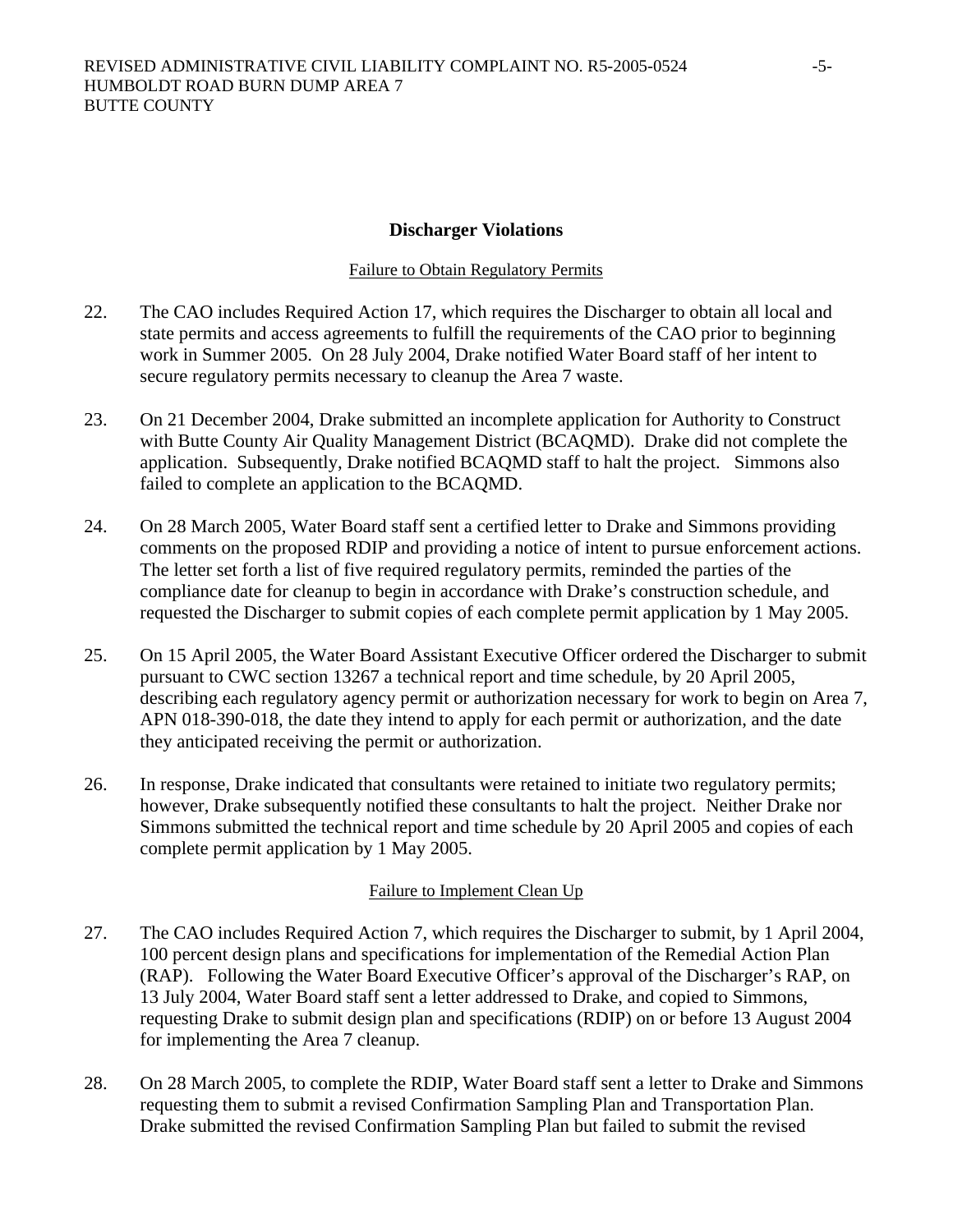Transportation Plan by 1 May 2005. Simmons also failed to submit the revised Transportation Plan. Therefore, the Discharger failed to complete the RDIP.

- 29. The CAO includes Required Action 3, which requires the Discharger to begin cleanup no later than 1 June 2004. The 28 March 2005 letter provided the Discharger final notice of Water Board staff's intent to recommend that the Water Board Executive Officer pursue additional enforcement action if final cleanup of Area 7 waste, APN 018-390-018, is not completed by 15 August 2005. The Discharger failed to cleanup the Area 7 waste as of the date of this Complaint.
- 30. On 19 April 2005, the Water Board Assistant Executive Officer ordered the Discharger to submit pursuant to CWC section 13267 a technical report, by 1 May 2005, describing the selected offsite disposal alternative for the Area 7 waste and the revised transportation plan developed pursuant to the selected alternative. The Discharger failed to submit the technical report.

#### Failure to Comply with other Required Actions

- 31. The CAO includes Required Action 9, which requires the Discharger to submit, on the  $15<sup>th</sup>$  of each month, a status report to describe progress in complying with the CAO, explain any problems with compliance or delays in the schedule, and provide and plan for returning the cleanup to compliance with the CAO. The Discharger submitted a limited number of monthly status reports from 15 March 2004 though 15 March 2005. The Discharger failed to submit monthly status reports since 15 April 2005.
- 32. The CAO includes Required Action 11, which requires any individual seeking to clean their parcel outside of an agreement with the City of Chico to act as the overall Responsible Party, to reimburse the Water Board for reasonable costs associated with oversight of the cleanup of that parcel. On 23 July 2005, the Discharger failed to submit payment to the State Water Resources Control Board SLIC Program (Invoice Number 42726) to reimburse Water Board staff oversight costs for the 1 January through 31 March 2005 billing period totaling three thousand four hundred fifteen dollars and twenty-two cents (\$3,415.22). On 12 December 2005, the Discharger submitted payment for Invoice Number 42726.

# **REGULATORY CONSIDERATIONS**

33. The CAO states:

"*If the Dischargers violate this Order, the dischargers may be liable civilly in a monetary amount provided by the California Water Code.*"

- 34. On 28 July 2004, in violation of the CAO, the Discharger failed to apply for the necessary permits to remove the Area 7 waste. Although the Discharger notified Water Board staff of it's intent to secure regulatory permits necessary to cleanup the Area 7 waste on APN 018-390-018, the Discharger failed to submit complete timely applications to appropriate regulatory agencies so cleanup work could begin in accordance with the time schedule described in the RDIP.
- 35. On 31 May 2005, in violation of CAO No. R5-2003-0707, the Discharger failed to remove waste from Area 7, APN 018-390-018.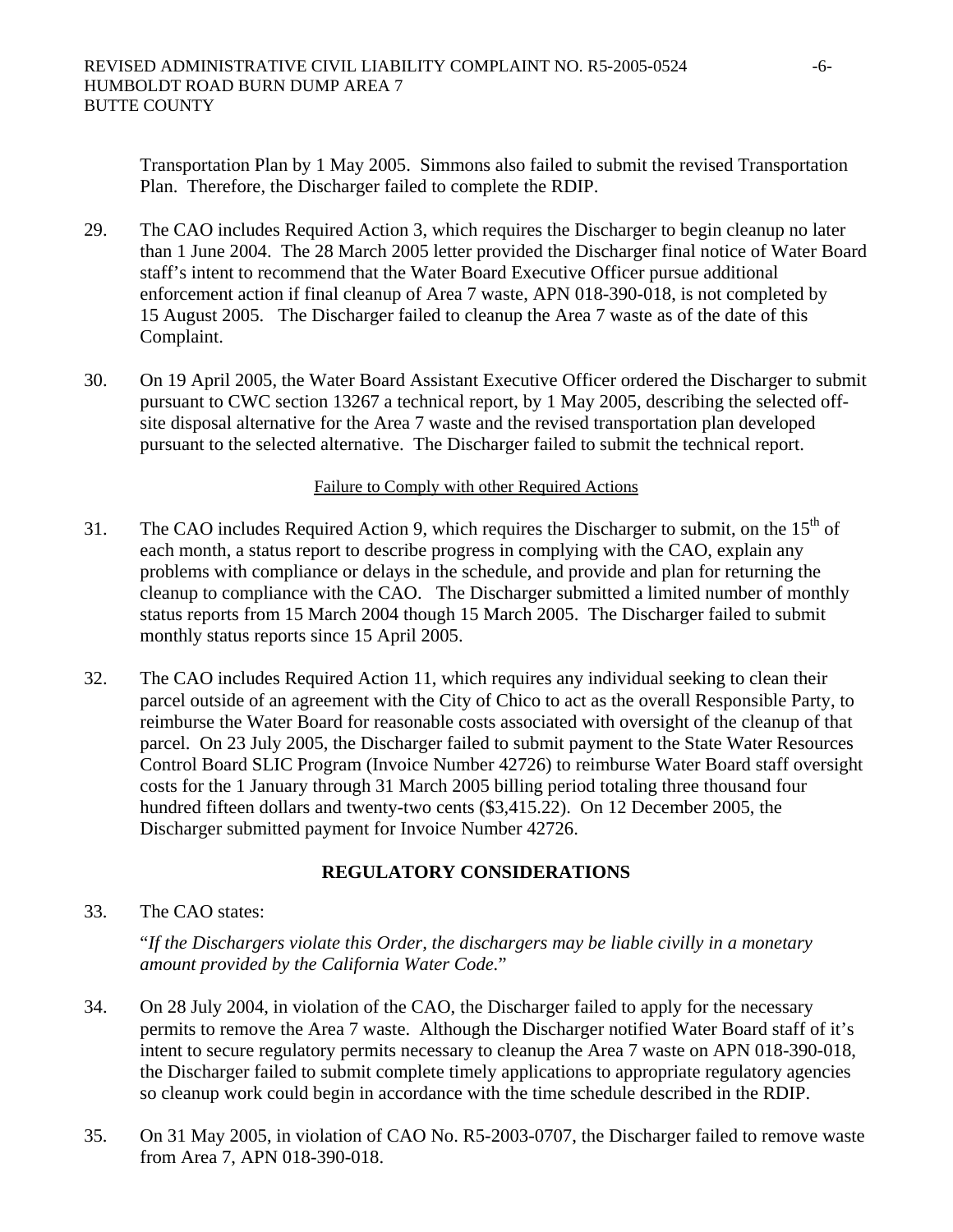36. From 23 July 2005 through 21 December 2005, in violation of CAO No. R5-2003-0707, the Discharger failed to submit payment to reimburse the Water Board for reasonable costs associated with oversight of cleanup of APN 018-390-014 and 018-390-018.

#### 37. CWC Section 13304(a) states:

"*Any person who has discharged or discharges waste into the waters of this state in violation of any waste discharge requirement or other order or prohibition issued by a regional board or the state board, or who has caused or permitted, causes or permits, or threatens to cause or permit any waste to be discharge where it is, or probably will be, discharged into the waters of the state and creates, or threatens to create, a condition of pollution or nuisance, shall upon order of the regional board, clean up such waste or abate the effects of the waste, or, in the case of threatened pollution or nuisance, take other necessary remedial action, including, but not limited to, overseeing cleanup and abatement efforts. A cleanup and abatement order issued by the state board or a regional board may require the provision of, or payment for, uninterrupted replacement*  water service, which may include wellhead treatment, to each affected public water *supplier or private well owner. Upon failure of any person to comply with the cleanup or abatement order, the Attorney General, at the request of the board, shall petition the superior court for that county for the issuance of an injunction requiring the person to comply with the order. In the suit, the court shall have jurisdiction to grant a prohibitory or mandatory injunction, either preliminary or permanent, as the facts may warrant.*"

#### 38. CWC Section 13304(c)(1) states:

"*If the waste is cleaned up or the effect of the waste are abated, or, in the case of threatened pollution or nuisance, other necessary remedial action is taken by any governmental agency, the person or persons who discharged the waste, discharges the*  waste, or threatened to cause or permit the discharge of the waste within the meaning of *subdivision (a), are liable to that government agency to the extent of the reasonable costs actually incurred in cleaning up the waste, abating the effects of the waste, supervising cleanup or abatement activities, or taking other remedial actions. The amount of the costs is recoverable in a civil action by, and paid to, the governmental agency and the state board to the extent of the latter's contribution to the cleanup costs from the State Water Pollution Cleanup and Abatement Account or other available funds.*"

#### 39. CWC Section 13350 states, in part:

 "*(a) Any person who (1) violates any … cleanup and abatement order hereafter issued, reissued, or amended by a regional board …shall be liable civilly, and remedies may be proposed, in accordance with subdivision (d) or (e).* 

*(e) The state board or a regional board may impose civil liability administratively pursuant to Article 2.5 (commencing with Section 13323) of Chapter 5 either on a daily basis or on a per gallon basis, but not both.*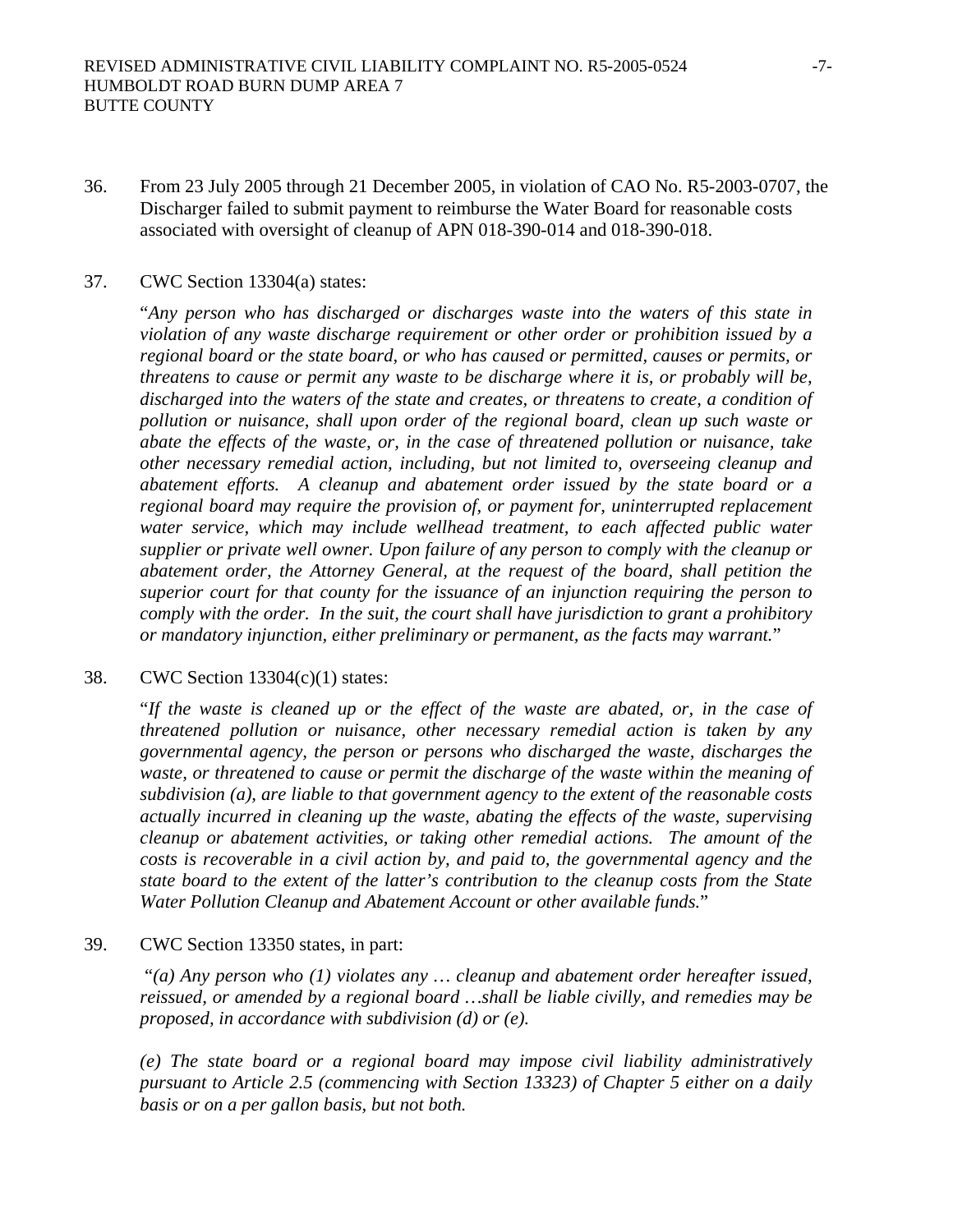*(1) The civil liability on a daily basis may not exceed five thousand dollars (\$5,000) for each day the violation occurs.* 

*(B) When there is no discharge, but an order issued by the regional board is violated, except as provided in subdivision (f), the civil liability shall not be less than one hundred dollars (\$100) for each day in which the discharge occurs.* 

*(f) A regional board may not administratively impose civil liability in accordance with paragraph (1) of subdivision (e) in an amount less than the minimum amount specified, unless the regional board makes express findings setting forth the reasons for its action based upon the specific factors required to be considered pursuant to Section 13327.*"

- 40. Since 28 July 2004, the Discharger failed to obtain the regulatory permits necessary for cleanup of Area 7 waste from APN 018-390-018 to begin and; therefore, as of 8 February 2006, the Drake and Simmons have been in violation of the CAO for 560 days. Since 15 August 2005, the Discharger failed to remove waste from Area 7 and; therefore, as of 8 February 2006, the Drake and Simmons have been in violation of the CAO for 177 days. From 23 July 2005 through 12 December 2005, the Discharger failed to submit payment to reimburse Water Board staff oversight costs for APN 018-390-014 and 018-390-018, and; therefore, the Drake and Simmons violated the CAO for 142 days. The maximum liability that can be imposed by the Water Board under CWC Section 13350 is \$5,000 for each day and the minimum liability than can be imposed is \$100 for each day. Therefore, the maximum administrative liability is \$4,395,000  $((560 + 177 + 142)$  days times \$5,000 per day) and the minimum liability is \$87,900 ((560 + 177)  $+ 142$ ) days times \$100 per day).
- 41. Since 15 April 2005, in violation of CAO No. R5-2003-0707, the Drake and Simmons failed to submit status reports on the  $15<sup>th</sup>$  of each month.
- 42. Since 20 April 2005, in violation of CWC section 13267 and CAO No. R5-2003-0707, the Drake and Simmons failed to submit a regulatory permitting technical report for the Area 7 waste.
- 43. Since 1 May 2005, in violation of CWC section 13267 and/or CAO NO. R5-2003-0707, the Discharger failed to submit an off-site disposal alternative/revised transportation plan technical report for the Area 7 waste.
- 44. CWC Section 13268 states:

"*Any person failing or refusing to furnish technical or monitoring program reports as required by subdivision (b) of Section 13267, or failing or refusing to furnish a statement of compliance as required by subdivision (b) of Section 13399.2, or falsifying any information provided therein, is guilty of a misdemeanor and may be liable civilly in accordance with subdivision (b).* 

*(b)(1) Civil liability may be administratively imposed by a regional board in accordance with Article 2.5 (commencing with Section 13323) of Chapter 5 of a violation of subdivision (a) in an amount which shall not exceed one thousand dollars (\$1,000) for each day in which the violation occurs.*"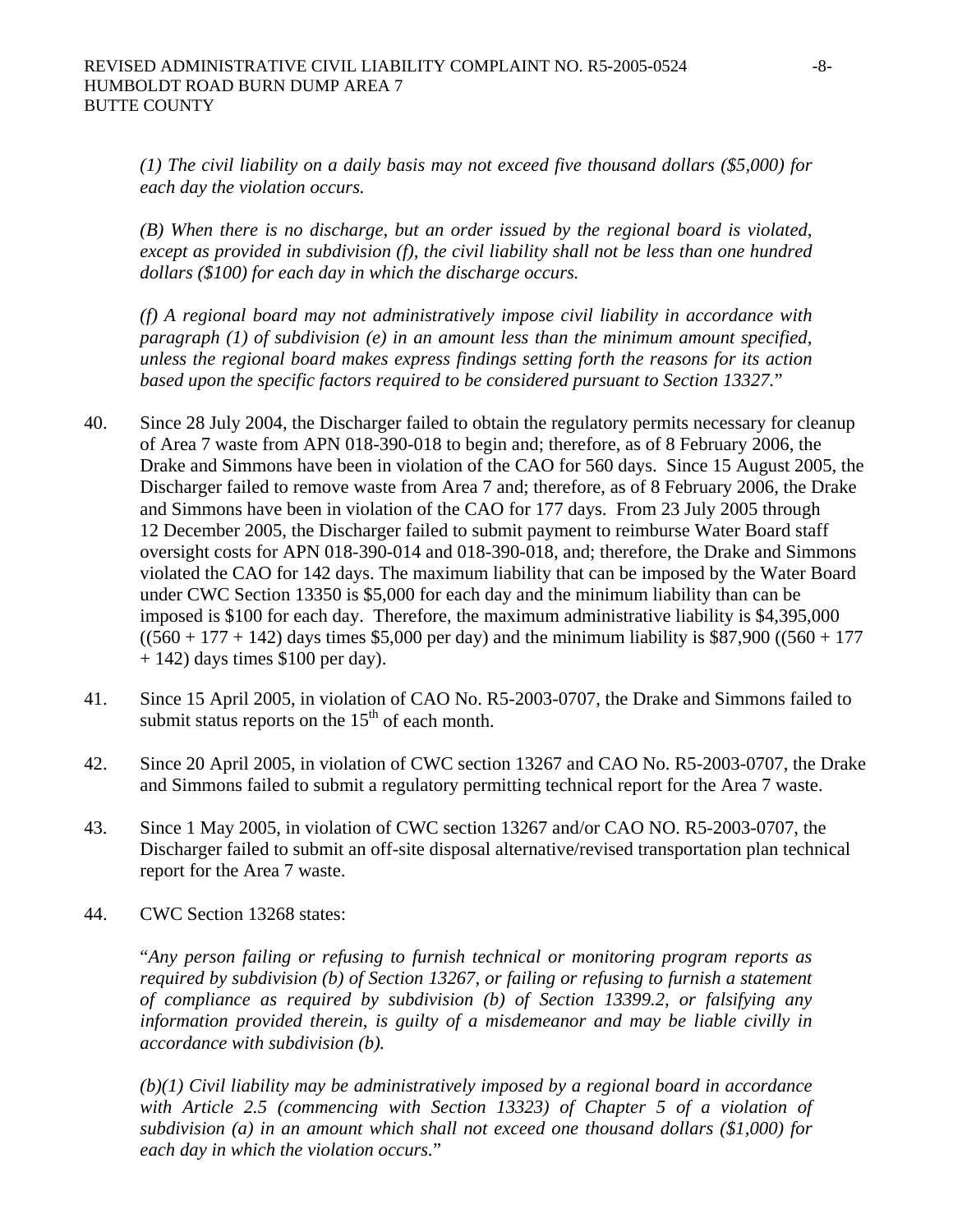- 45. Since 15 April 2005, the Discharger failed to submit monthly status reports and; therefore, as of 8 February 2006, the Discharger has been in violation of CWC Section 13267 for 299 days. Since 20 April 2005, the Discharger failed to submit a regulatory permitting technical report for the Area 7 waste and; therefore, as of 8 February 2006, the Discharger has been in violation of CWC Section 13267 for 294 days. Since 1 May 2005, the Discharger failed to submit an off-site disposal alternative/revised transportation plan technical report for the Area 7 waste and; therefore, as of 8 February 2006, the Discharger has been in violation of CWC Section 13267 for 283 days. The maximum liability that can be imposed by the Water Board under CWC Section 13268 is \$1,000 for each day. Therefore, the maximum administrative civil liability is  $$644,000 ((299 + 294 + 283)$  days times \$1,000 per day).
- 46. As described in Findings 40 and 45, the maximum administrative civil liability allowed pursuant to CWC Section 13350 and 13267 is \$5,039,000 (\$4,395,000 + \$644,000). The minimum administrative liability allowed pursuant to CWC Section 13350 is \$87,900. CWC Section 13267 does not provide for a minimum liability.
- 47. CWC Section 13327 states:

"*In determining the amount of civil liability, the regional board … shall take into consideration the nature, circumstance, extent, and gravity of the violation or violations, whether the discharge is susceptible to cleanup or abatement, the degree of toxicity of the discharge, and, with respect to the violator, the ability to pay, the effect on ability to continue in business, any voluntary cleanup efforts undertaken, any prior history of violations, the degree of culpability, economic benefit or savings, if any, resulting from the violation, and other matters as justice may require.*"

48. Issuance of this Complaint is exempt from the provisions of the California Environmental Quality Act (Public Resources Code Section 21000, et. seq.), in accordance with Section 15321 (a)(2), Title 14, of the California Code of Regulations.

### **VIRGINIA L. DRAKE, TRUSTEE, DRAKE REVOCABLE TRUST, JAMES E. SIMMONS, DARWIN H. AND NINA R. SIMMONS, TRUSTEES, AND SIMMONS FAMILY TRUST ARE HEREBY GIVEN NOTICE THAT**:

- 1. The Executive Officer of the Water Board proposes that the Discharger be assessed Administrative Civil Liability in the amount of one hundred thousand dollars (\$100,000). The amount of the liability proposed is greater than the minimum allowed liability required under Section 13350 (e)(1)(B), and takes into account the factors set forth in CWC Section 13327 cited in Finding No. 47, and including consideration of the economic benefit or savings resulting from the violations.
- 2. A hearing shall be held on 16 and/or 17 March 2006 unless the Discharger agrees to waive the hearing and pay the proposed civil liability in full.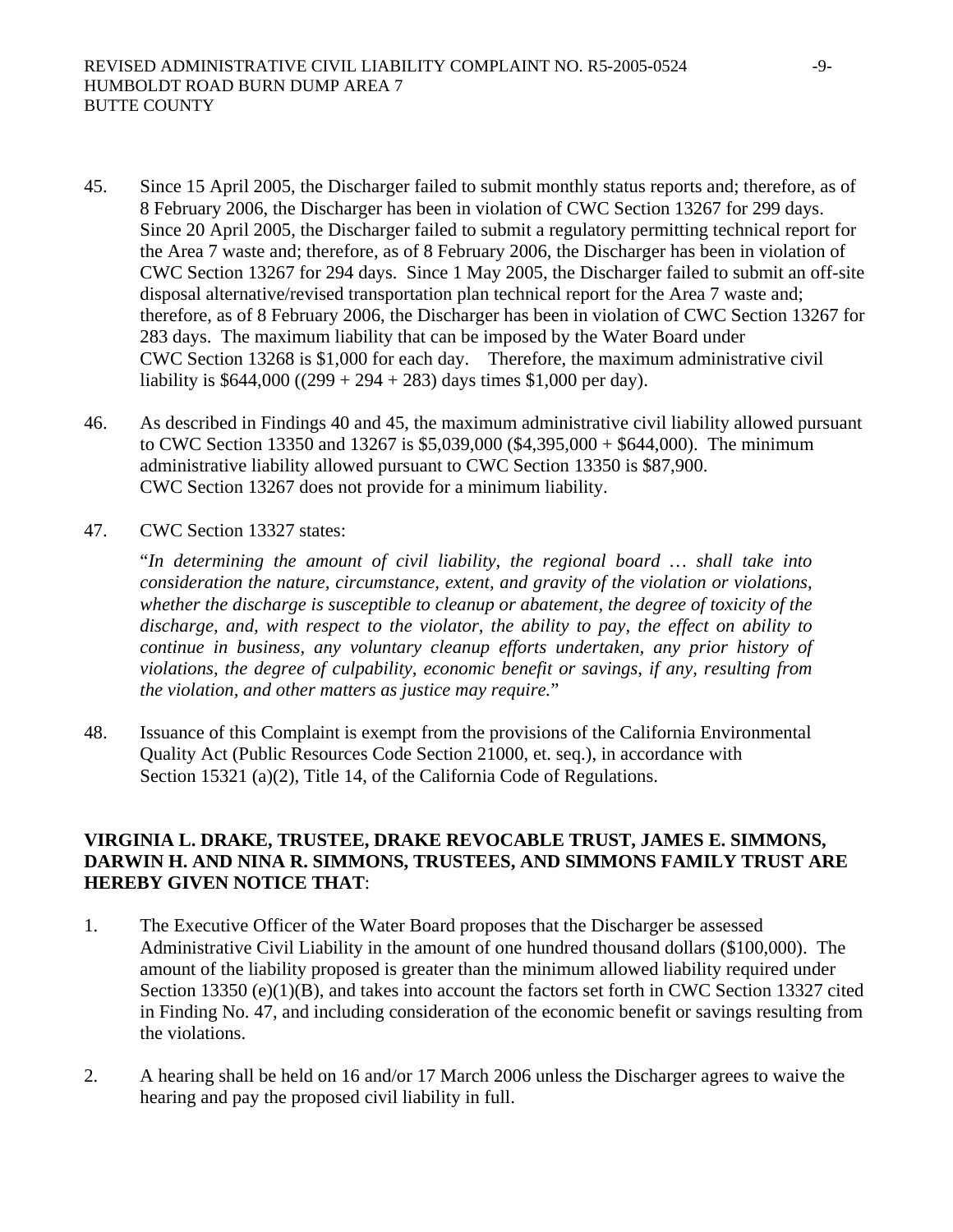- 3. If a hearing is held, the Water Board will consider whether to affirm, reject or modify the proposed Administrative Civil Liability, or whether to refer the matter to the Attorney General for recovery of judicial civil liability.
- 4. In lieu of a hearing, the Discharger may waive the right to a hearing. If you wish to waive the right to a hearing, sign the enclosed waiver and return it with the full amount of civil liability (in a check made payable to the *State Water Resources Control Board Cleanup and Abatement Account*), to the Water Board's office at 415 Knollcrest Drive, Suite 100, Redding, CA 96002, **by 13 March 2006**.

KENNETH D. LANDAU, Acting Executive Officer

10 February 2006 (Date)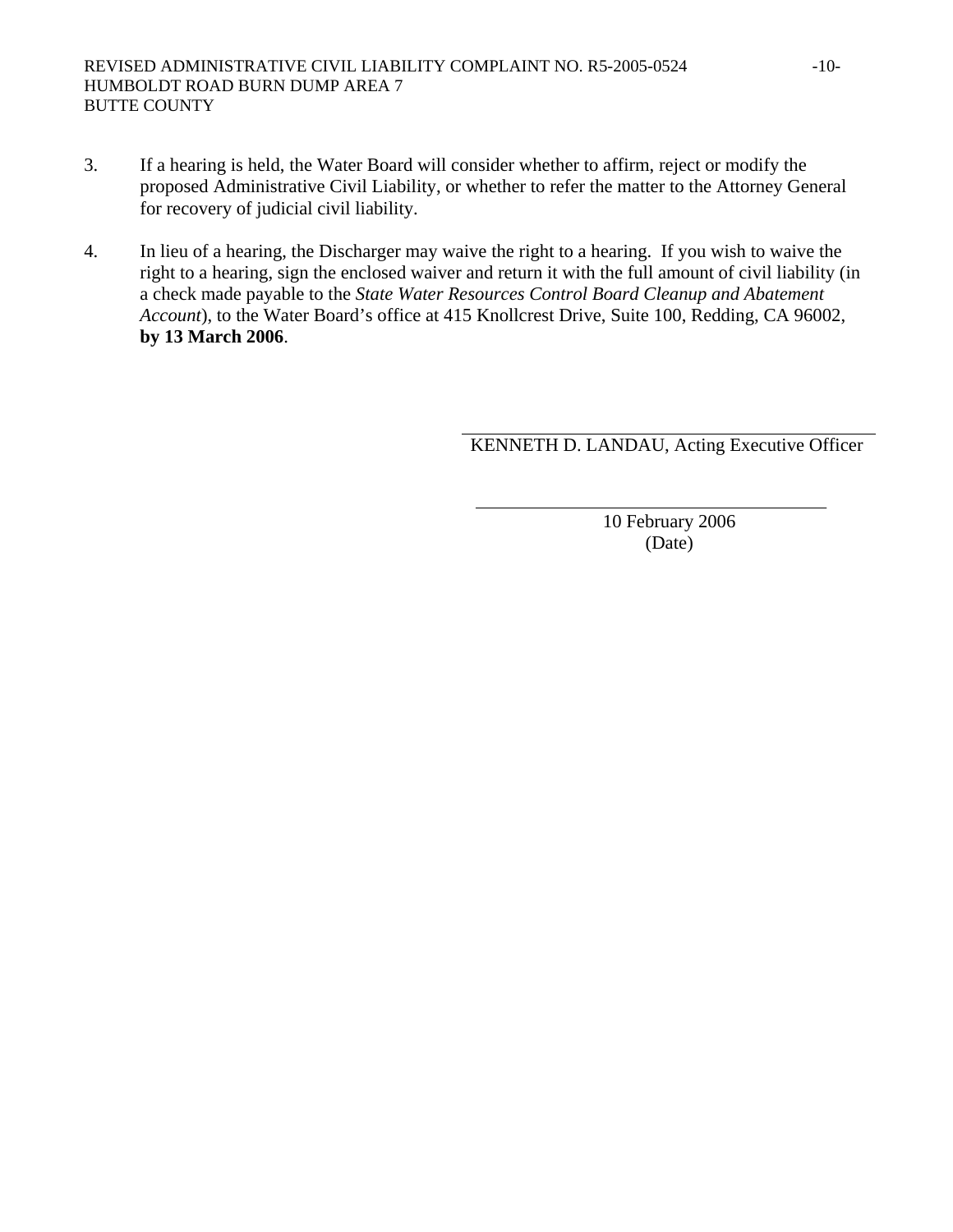# **WAIVER OF HEARING FOR ADMINISTRATIVE CIVIL LIABILITY COMPLAINT**

By signing this waiver, I affirm and acknowledge the following:

- 1. I am duly authorized to represent Virginia L. Drake, Trustee, Drake Revocable Trust (hereinafter "Discharger") in connection with Revised Administrative Civil Liability Complaint No. R5- 2005-0524 (hereinafter the "Complaint");
- 2. I am informed of the right provided by Water Code section 13323, subdivision (b), to a hearing within ninety (90) days of issuance of the Complaint;
- 3. I hereby waive the Discharger's right to a hearing before the California Regional Water Quality Control Board, Central Valley Region, within ninety (90) days of the date of issuance of the Complaint; and.
- 4. I agree to remit payment for the civil liability imposed in the amount of one hundred thousand dollars (\$100,000) by check, which contains a reference to "Revised ACL Complaint No. R5- 2005-0524" and is made payable to the "*State Water Resources Control Board Cleanup and Abatement Account*." I understand that this Waiver will not be effective if all parties do not waive their right to a hearing and that the parties are jointly and severally liable for the entire amount of one hundred thousand dollars (\$100,000).
- 5. I understand the payment of the above amount constitutes a settlement of the Complaint that will not become final until after a public comment period.
- 6. I understand that payment of the above amount is not a substitute for compliance with applicable laws and that continuing violations of the type alleged in the Complaint may subject the Discharger to further enforcement, including additional civil liability.
- 7. I understand that this Waiver will not be effective if all parties named in this Complaint do not waive their right to a hearing and, in that event, a hearing before the Central Valley Water Board will be held within 90 days of the date of this revised Complaint.

(Name)

(Title)

(Date)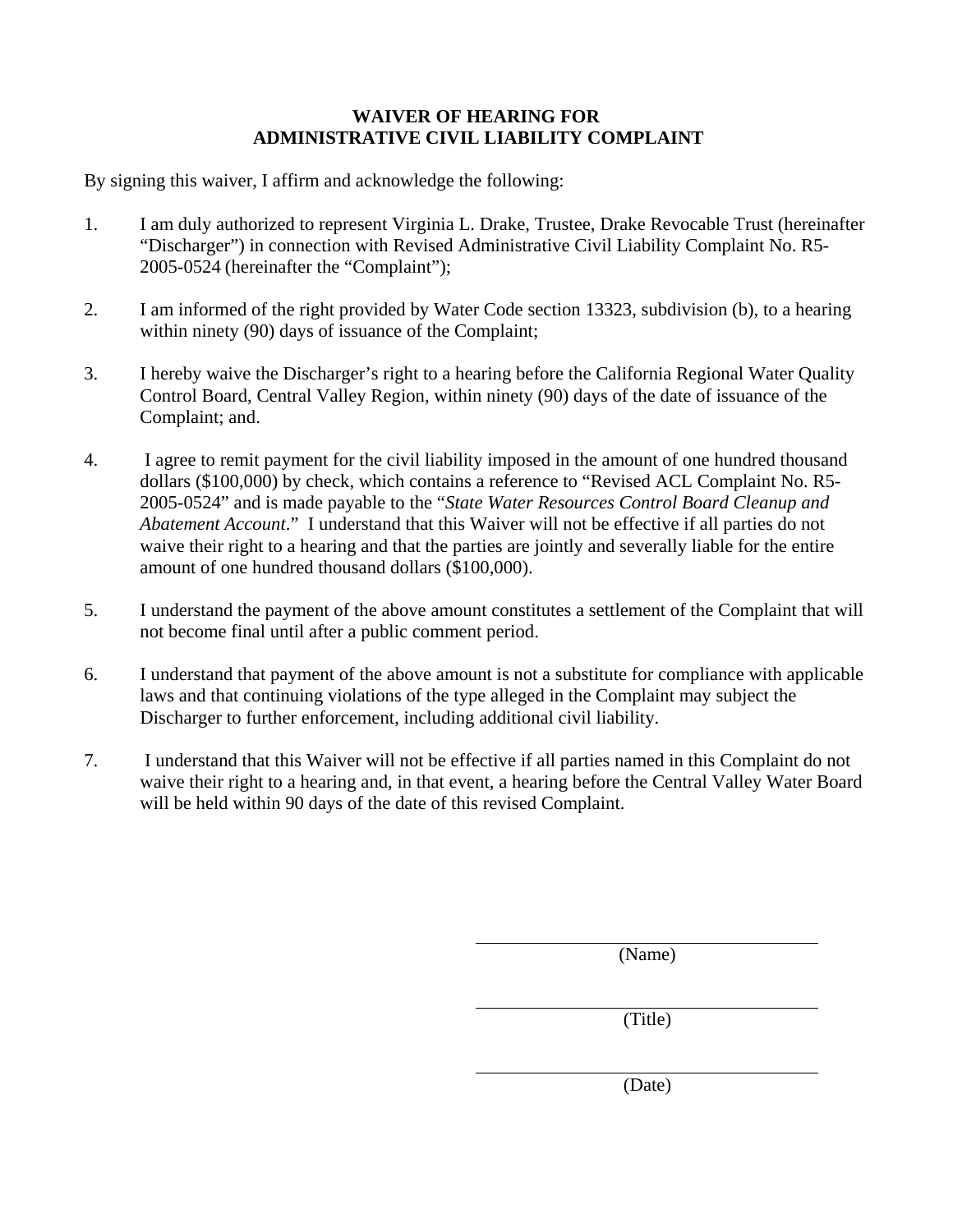## **WAIVER OF HEARING FOR ADMINISTRATIVE CIVIL LIABILITY COMPLAINT**

By signing this waiver, I affirm and acknowledge the following:

- 1. I am duly authorized to represent James E. Simmons (hereinafter "Discharger") in connection with Revised Administrative Civil Liability Complaint No. R5-2005-0524 (hereinafter the "Complaint");
- 2. I am informed of the right provided by Water Code section 13323, subdivision (b), to a hearing within ninety (90) days of issuance of the Complaint;
- 3. I hereby waive the Discharger's right to a hearing before the California Regional Water Quality Control Board, Central Valley Region, within ninety (90) days of the date of issuance of the Complaint; and.
- 4. I agree to remit payment for the civil liability imposed in the amount of one hundred thousand dollars (\$100,000) by check, which contains a reference to "Revised ACL Complaint No. R5- 2005-0524" and is made payable to the "*State Water Resources Control Board Cleanup and Abatement Account*." I understand that this Waiver will not be effective if all parties do not waive their right to a hearing and that the parties are jointly and severally liable for the entire amount of one hundred thousand dollars (\$100,000).
- 5. I understand the payment of the above amount constitutes a settlement of the Complaint that will not become final until after a public comment period.
- 6. I understand that payment of the above amount is not a substitute for compliance with applicable laws and that continuing violations of the type alleged in the Complaint may subject the Discharger to further enforcement, including additional civil liability.
- 7. I understand that this Waiver will not be effective if all parties named in this Complaint do not waive their right to a hearing and, in that event, a hearing before the Central Valley Water Board will be held within 90 days of the date of this Complaint.

(Name)

(Title)

(Date)